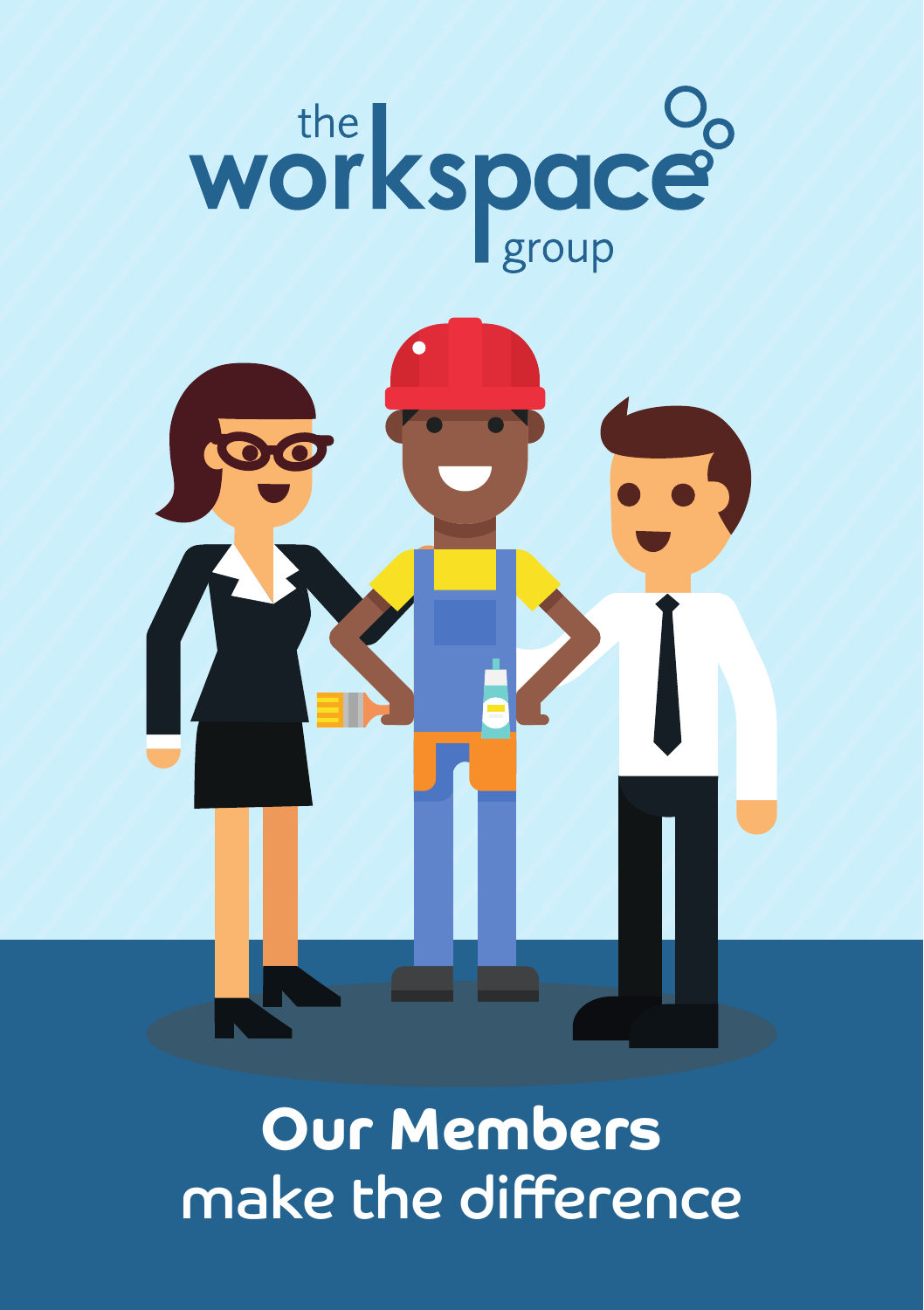

## **What is Workspace?**

**Workspace is a 'social enterprise' set up in Draperstown by some 170 local people (its members) in 1985. We aim to generate profit through a number of businesses and use the surplus profit to invest in the local community. Our vision is 'A Prosperous, Dynamic and Healthy Draperstown Community'.** 

## **About us**

**Initially we provided business units for individuals to set up their own business thereby creating local jobs (hence the name Workspace). Over the years we have added other activities including:** 

- delivering employability programmes for the unemployed
- installing home insulation
- providing recruitment services
- business start-up services
- manufacturing industrial waste heat recovery systems

**We have used, and continue to use the surplus profit generated from these activities to:** 

- build and run the recreation centre in **Draperstown**
- to refurbish the Cornstore (now used by Glasgowbury)
- to provide space for the Draperstown Library and the local youth club
- to run the Workspace After School Club
- to distribute small grants to local community organisations through our Workspace Community Fund
- build 23 social housing units at Scutchers Lane
- provide the Workspace After School Club
- we have also have built and refurbished industrial units in Draperstown, Magherafelt and Castledawson to facilitate business start up and ultimately give employment as well as developing the industrial park on the Magherafelt Road in Draperstown

Workspace currently employs 176 staff, has premises/offices in 19 locations (14 in Northern Ireland, four in the Republic of Ireland and one in Manchester.) The Company is financially sound with net assets of £5.7M.

## **"It's great to be able to see the difference we are making locally"**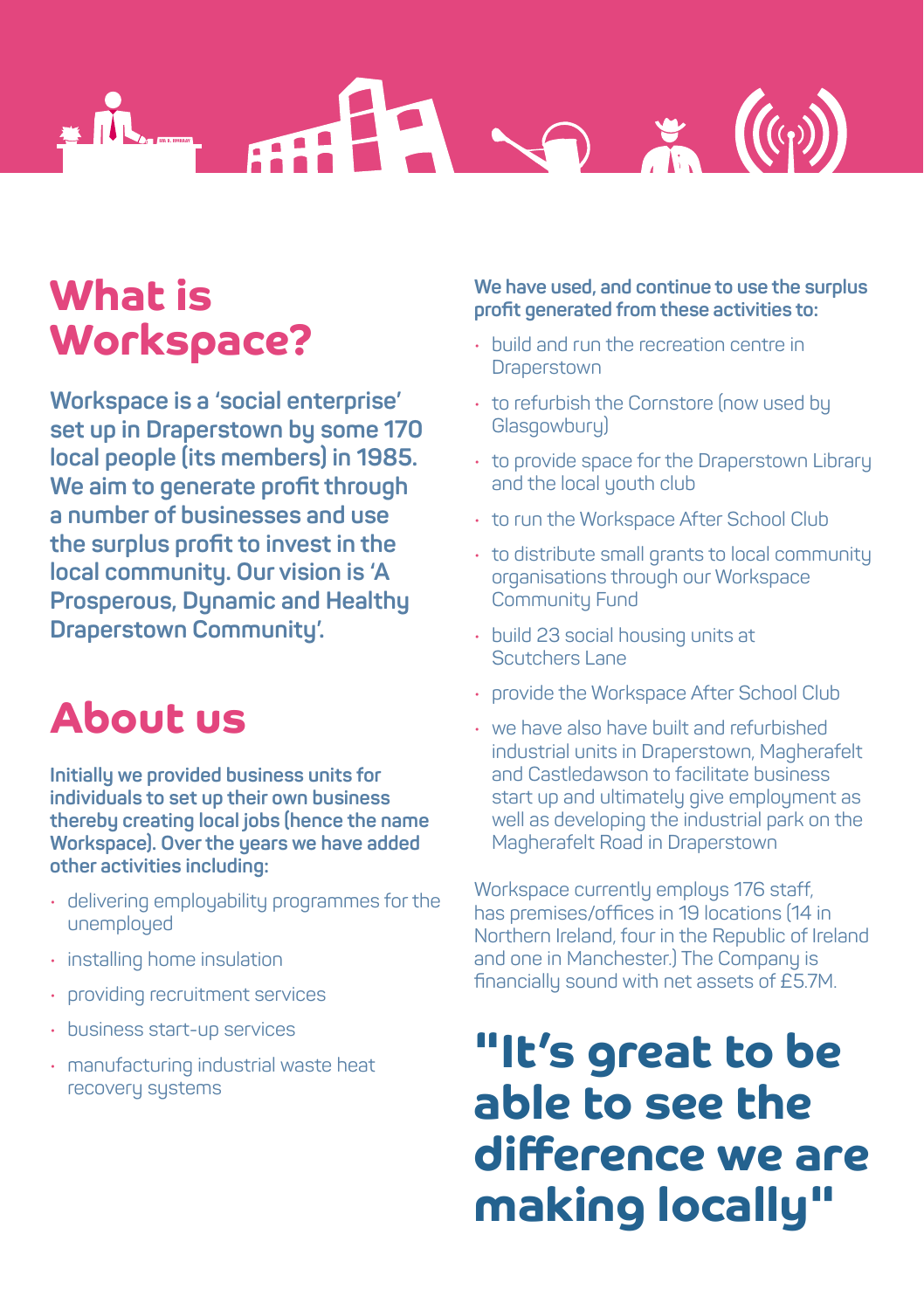

#### **How do I become a member of Workspace?**

**Quite simply by completing the attached application form and returning it with a cheque for the loan stock amount you would like to buy (from £50 to £2,000) to the Workspace office or to any of the Workspace Directors below. You will receive confirmation of your membership and a loan stock certificate. Every year you will be invited to the AGM, be sent a copy of our Annual Report and may be asked to participate in some other way to help Workspace achieve what is best for the local community.** 

#### **Current Workspace Directors**

Mr Laurence O'Kane Chairman Mrs Samantha McCloskey Vice Chair Dr Michael McAllister Mr Damian Heron Mr Graham Mawhinney Mr Patsy McShane Mr Willie McKeown Mrs Catherine McCoy Councillor Brian McGuigan

### **Benefits of being a member**

- Contribute to your community
- Help in the creation of jobs and wealth
- Help in providing services for the community
- Have your say in the direction of the organisation
- Stay updated with regular reports
- Appoint the directors of the company
- Get a return on your loan stock
- Be part of a dynamic organisation whose vision is 'A Prosperous, Dynamic and Healthy Draperstown Community'

**"Workspace is a dynamic organisation which has accomplished so much in the past 30 years, it's exciting to think what the next 30 will bring"**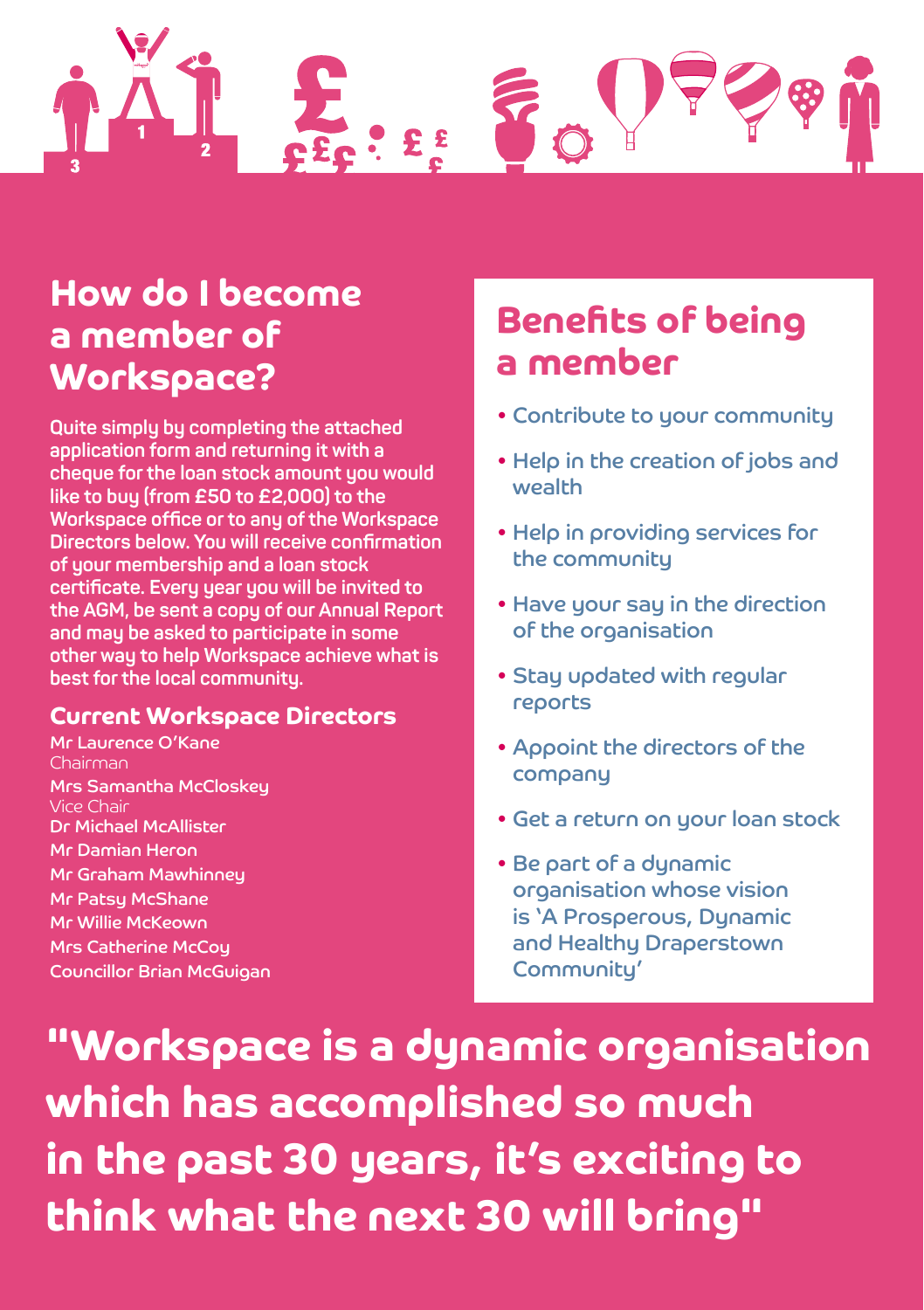$\triangle$ eal 心血不平血不

# **What is a Workspace member?**

Workspace is a Company Limited by Guarantee with Charitable Status. A Company Limited by Guarantee does not have shareholders but instead has members whose financial liability is limited to £1 should the company cease to operate. Members are entitled to vote at the Annual General Meeting (AGM) and appoint/ reappoint nine members as directors of the Board. You become a member by buying a small amount of loan stock (the minimum is £50 and the maximum is £2,000) in Workspace. Each year the loan generates an interest payment for the member. The interest earned is paid out to members every few years.

# **Why does Workspace want new members?**

For a number of reasons. We were 30 years old in 2015 and our membership is 30 years older than what it was back then. In another 30 years our membership will be lower in number and greater in age! We want to bring in new members who will play a part in ensuring that Workspace continues to undertake the much needed community work that it does for the long term. Membership will ensure that the ideals of the social enterprise model will continue into the future to benefit the community as a whole.

**"It's good to know that the community can rely on Workspace to get involved to ensure that services remain in the area"**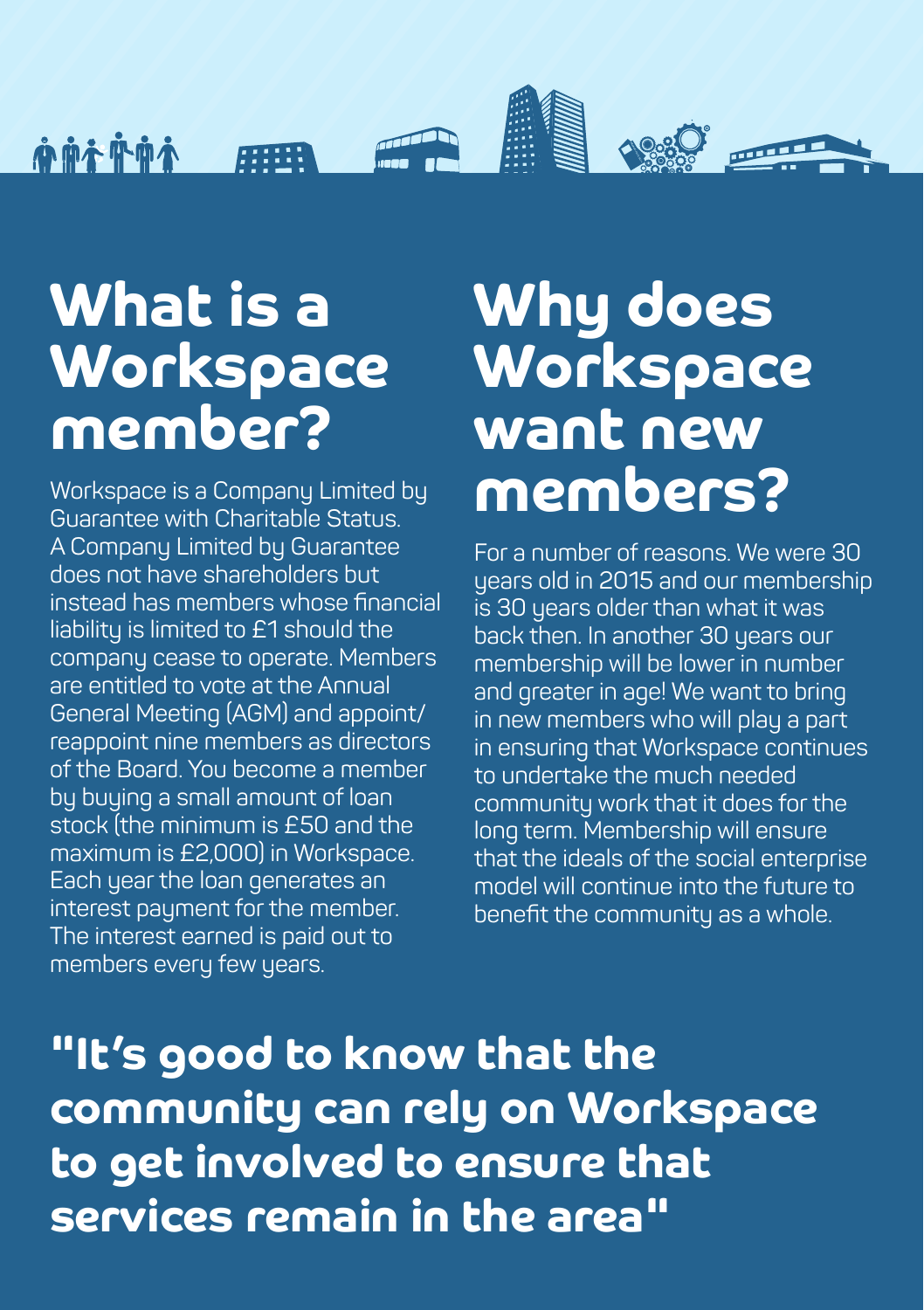# **Application Form**

| <b>Name</b>                                                                                                               |                                                                                  |  |           |              |  |
|---------------------------------------------------------------------------------------------------------------------------|----------------------------------------------------------------------------------|--|-----------|--------------|--|
| <b>Address</b>                                                                                                            |                                                                                  |  |           |              |  |
|                                                                                                                           |                                                                                  |  | Post code |              |  |
| Email                                                                                                                     |                                                                                  |  |           |              |  |
| Telephone                                                                                                                 |                                                                                  |  |           |              |  |
|                                                                                                                           |                                                                                  |  |           |              |  |
|                                                                                                                           | How much loan stock would you like to purchase?<br>(Minimum £50; maximum £2,000) |  |           | £            |  |
|                                                                                                                           |                                                                                  |  |           | With thanks. |  |
| Please make your cheque payable to Workspace Draperstown Limited and return to<br>any of the current Workspace Directors. |                                                                                  |  |           |              |  |
| Or alternatively send your application to:                                                                                |                                                                                  |  |           |              |  |
| The Workspace Group<br><b>The Business Centre</b><br>Draperstown<br><b>BT457AG</b>                                        |                                                                                  |  |           |              |  |
| For more information call<br>028 7962 8113<br>or email                                                                    | info@theworkspacegroup.org                                                       |  |           |              |  |
|                                                                                                                           |                                                                                  |  | workspace |              |  |
|                                                                                                                           |                                                                                  |  |           |              |  |
|                                                                                                                           |                                                                                  |  |           |              |  |